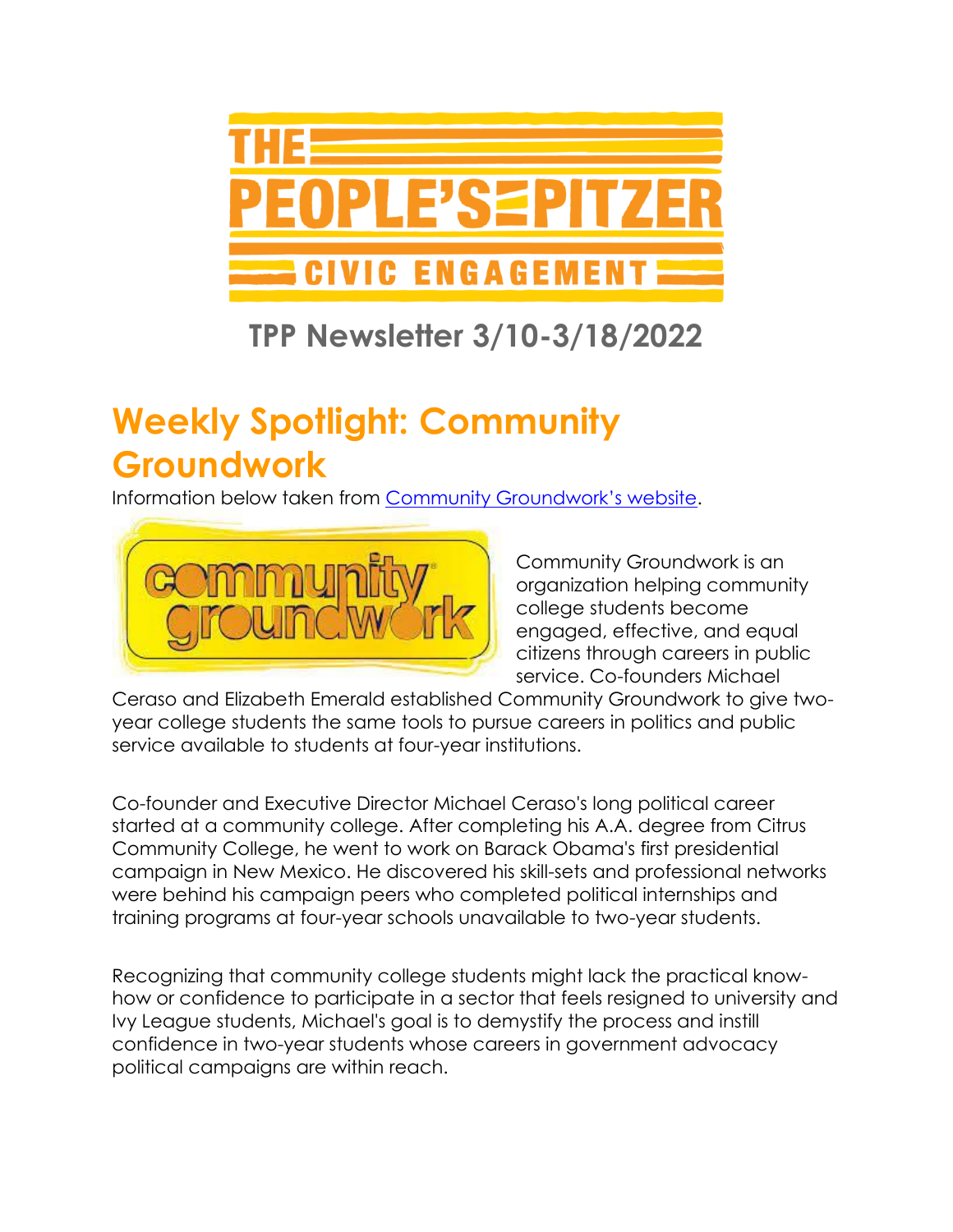To fulfill that mission, Community Groundwork programs provide stipends to supplement lost wages from missed shifts and cover expenses like transportation and food to remove as many practical impediments as possible for those students with the passion, curiosity, and work ethic to participate.

Community Groundwork training and mentorship programs offer access to accomplished political professionals who volunteer their time to teach courses on everything from networking and resume-writing to digital storytelling and data analytics. After these quarterly programs, students leverage job shadowing and placement opportunities with elected officials, local races, and city agencies near each partner college.

### **Volunteers Needed**

#### **Ontario for Agriculture Organizing Interns needed!**

Many individuals and community-led organizations in the Inland Empire have formed a coalition fighting against the destruction of over 200 acres of prime farmland in Ontario to make way for more polluting warehouses. The coalition includes the Robert Redford Conservancy for Southern California Sustainability, the Southern California Agricultural Land Foundation, American Farmland Trust, and the League of United Latin American Citizens, among others. They need to collect 10,000 signatures by March 31st for a referendum in the city of Ontario to prevent farmland destruction. If interested in helping out collecting signatures and community organizing, email [ontario4ag@gmail.com.](mailto:ontario4ag@gmail.com)

Interested in TPP's work? We are looking for two more student interns! If interested, contact [aneuburg@students.pitzer.edu.](mailto:aneuburg@students.pitzer.edu) Work-study preferred.

Looking for a summer internship? TPP has compiled a list of [volunteer and](https://www.pitzer.edu/cec/community-pillars/peoples-pitzer/tpp-volunteer-and-internship-opportunities/)  [internship opportunities](https://www.pitzer.edu/cec/community-pillars/peoples-pitzer/tpp-volunteer-and-internship-opportunities/) relating to government, public policy, and civic action. See some internships highlighted below and be sure to check out our website for more information!

**[A Collaborative Study of Social/Political Psychology of Online Communities](https://app.joinhandshake.com/stu/jobs/5864884?ref=open-in-new-tab&search_id=173c79b3-158f-4253-afbc-7b1b2208b303)** | University of Michigan

**Deadline** | March 31st, 2022

**Location |** Remote

**[Legal Assistant Intern](https://app.joinhandshake.com/stu/jobs/5825601?ref=open-in-new-tab&search_id=17e20f22-b347-4596-ba06-df3357ea79f4)** | Orange County Public Defender's Office

**Deadline** | April 28th, 2022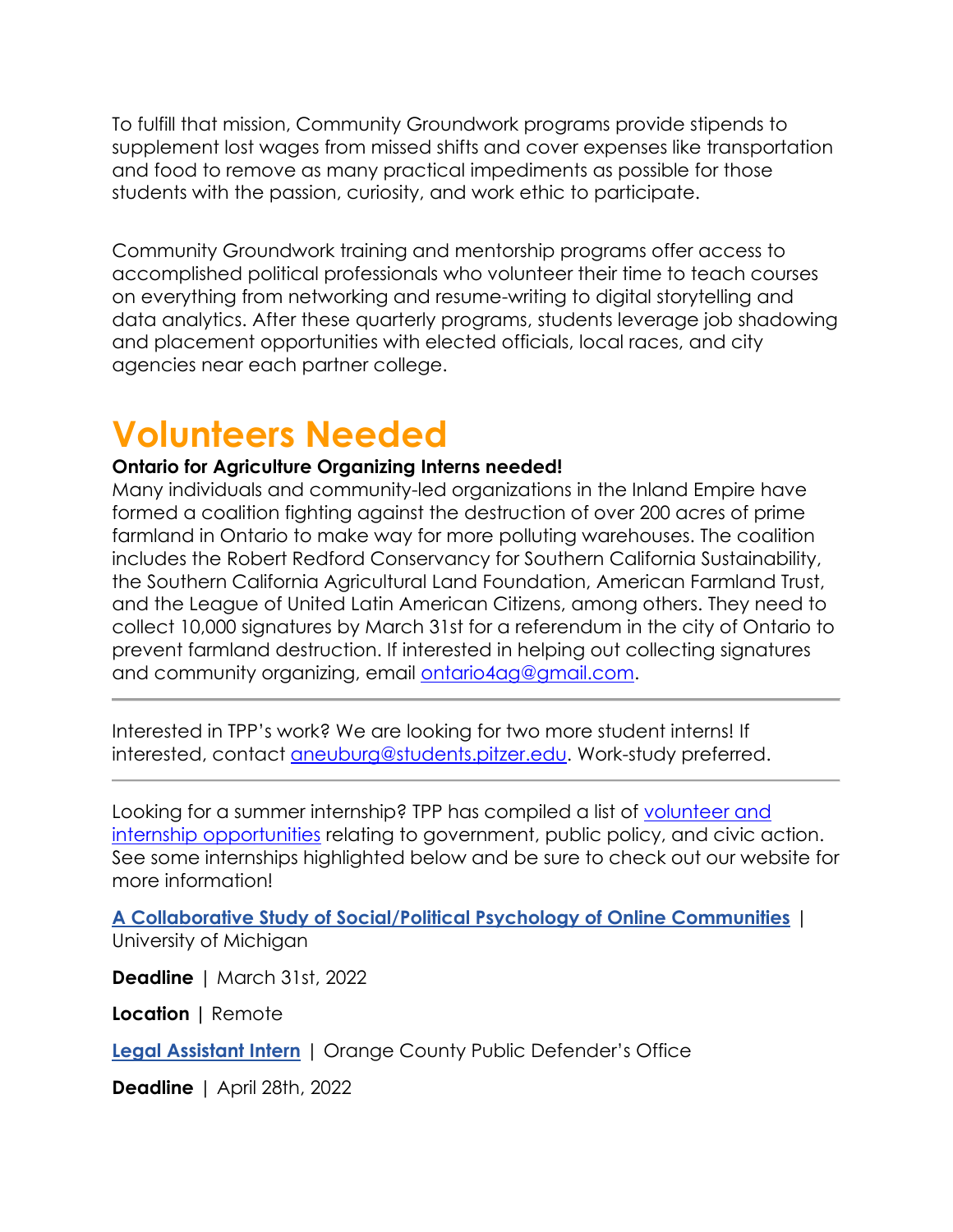**Location |** Fullerton, CA

**[Public Policy Internship](https://app.joinhandshake.com/stu/jobs/5743814?ref=open-in-new-tab&search_id=17e20f22-b347-4596-ba06-df3357ea79f4)** | Tesla

**Deadline** | May 2nd, 2022

**Location** | Washington, D.C., Palo Alto, CA, Remote

**[Policy & Legislative Affairs Intern](https://app.joinhandshake.com/stu/jobs/5423371?ref=open-in-new-tab&search_id=17e20f22-b347-4596-ba06-df3357ea79f4)** | Orange County Board of Supervisors

**Deadline** | May 5th, 2022

**Location** | Santa Ana, CA

**[Associate Social Justice & Activism Podcaster](https://app.joinhandshake.com/stu/jobs/5675834?ref=open-in-new-tab&search_id=17e20f22-b347-4596-ba06-df3357ea79f4)** | The Creative Process

**Deadline** | May 27th, 2022

**Location** | Los Angeles, CA

**[Development Intern](https://app.joinhandshake.com/stu/jobs/5527217?ref=open-in-new-tab&search_id=e18de8f7-cea7-4c4b-99e2-f7f6cbe50a7d) – Grant Writing** | Mother and Child Education Center

**Deadline** | September 1st, 2022

**Location |** Portland, OR

### **Upcoming Events**



**Legal Observer Training with the National Lawyers Guild of Los Angeles** March 22 @ 5:30 pm [Virtual Event](http://tinyurl.com/NLGLegalObserverSignUp)

"NLG-LA works to ensure the legal and practical access to demonstrations in Southern California by regularly providing legal observers at demonstrations to observe and document potentially unlawful or unjustified interference with demonstrators' rights by law enforcement." **Join the CEC and National Lawyers Guild of LA for a training to be certified as a legal observer.** Spanish translation will be available. For more information, contact [immediate\\_action@pitzer.edu.](mailto:immediate_action@pitzer.edu)

Interested in collaborating with TPP? Contact TPP Program Assistant [aneuburg@students.pitzer.edu](mailto:aneuburg@students.pitzer.edu) or CEC Managing Director